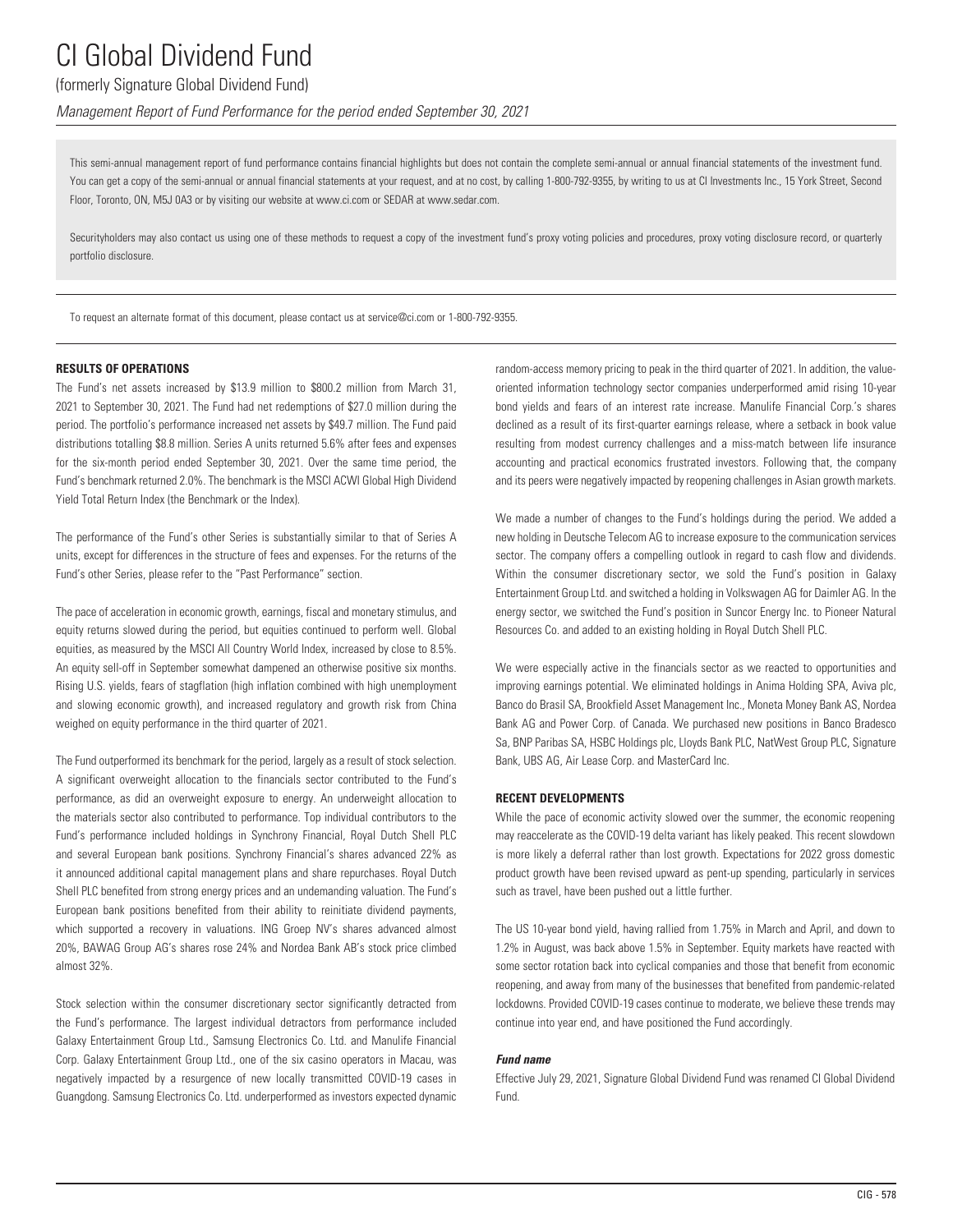(formerly Signature Global Dividend Fund)

*Management Report of Fund Performance for the period ended September 30, 2021*

### *Registered office address*

Effective on or about August 1, 2021, the Fund's registered office address changed from 2 Queen Street East, Twentieth Floor, Toronto, Ontario, M5C 3G7 to 15 York Street, Second Floor, Toronto, Ontario M5J 0A3.

### **RELATED PARTY TRANSACTIONS**

### *Manager, Portfolio Advisor, Trustee and Registrar*

CI Investments Inc. is the Manager, Portfolio Advisor, Trustee and Registrar of the Fund. CI Investments Inc. is a subsidiary of CI Financial Corp. The Manager, in consideration for management fees, provides management services required in the day-to-day operations of the Fund. The Manager bears all of the operating expenses of the Fund (other than taxes, borrowing costs and new governmental fees) in return for an administration fee.

Management fee and administration fee rates as at September 30, 2021, for each of the Series are shown below:

|                     | <b>Annual management</b><br>fee rate $(\% )$ | <b>Annual administration</b><br>fee rate $(\% )$ |
|---------------------|----------------------------------------------|--------------------------------------------------|
| <b>Series A</b>     | 2.000                                        | 0.22                                             |
| <b>Series E</b>     | 1.950                                        | 0.15                                             |
| <b>Series EF</b>    | 0.950                                        | 0.15                                             |
| <b>Series F</b>     | 1.000                                        | 0.22                                             |
| Series I            | Paid directly by investor                    | Paid directly by investor                        |
| Series <sub>0</sub> | Paid directly by investor                    | 0.15                                             |
| <b>Series P</b>     | Paid directly by investor                    | 0.22                                             |

The Manager received \$3.1 million in management fees and \$0.4 million in administration fees for the period.

### *Management Fees*

Approximately 27% of total management fees were used to pay for sales and trailing commissions. The remaining 73% of management fees were used to pay for investment management and other general administration.

### *Related Fund Trading*

Related fund trading occurs when a Fund purchases or sells units/shares of another Fund managed by the Manager. During the period ended September 30, 2021, the Fund engaged in related fund trading or held position(s) in related fund(s) at the end of the period.

### *Inter Fund Trading*

Inter fund trading occurs when a Fund purchases or sells a security of any issuer from or to another Fund managed by the Manager. These transactions are executed through market intermediaries and under prevailing market terms and conditions. The Independent Review Committee (IRC) reviews such transactions during scheduled meetings. During the period ended September 30, 2021, the Fund executed inter fund trades.

### *Independent Review Committee*

The Fund has received standing instructions from the Fund's IRC to make or hold an investment in the security of an issuer related to the Manager.

The applicable standing instructions require, amongst others, that related party transactions be conducted in accordance with the Manager's policies and procedures and applicable law and that the Manager advise the IRC of any material breach of such policies. The Manager's policies require that investment decisions in respect of related party transactions (a) are free from any influence by an entity related to the Manager and without taking into account any consideration relevant to an entity related to the Manager; (b) represent the business judgment of the Manager, uninfluenced by considerations other than the best interests of the Fund; and (c) do not exceed the limitations of the applicable legislation. Quarterly, the IRC reviews reports which assess compliance with applicable CI policies. Annually, the IRC reviews reports describing each instance that the Manager acted in reliance on the standing instructions noted above.

The Fund relied on the IRC's standing instructions regarding related party transactions during this reporting period.

Except as otherwise noted above, the Fund was not a party to any related party transactions during the period ended September 30, 2021.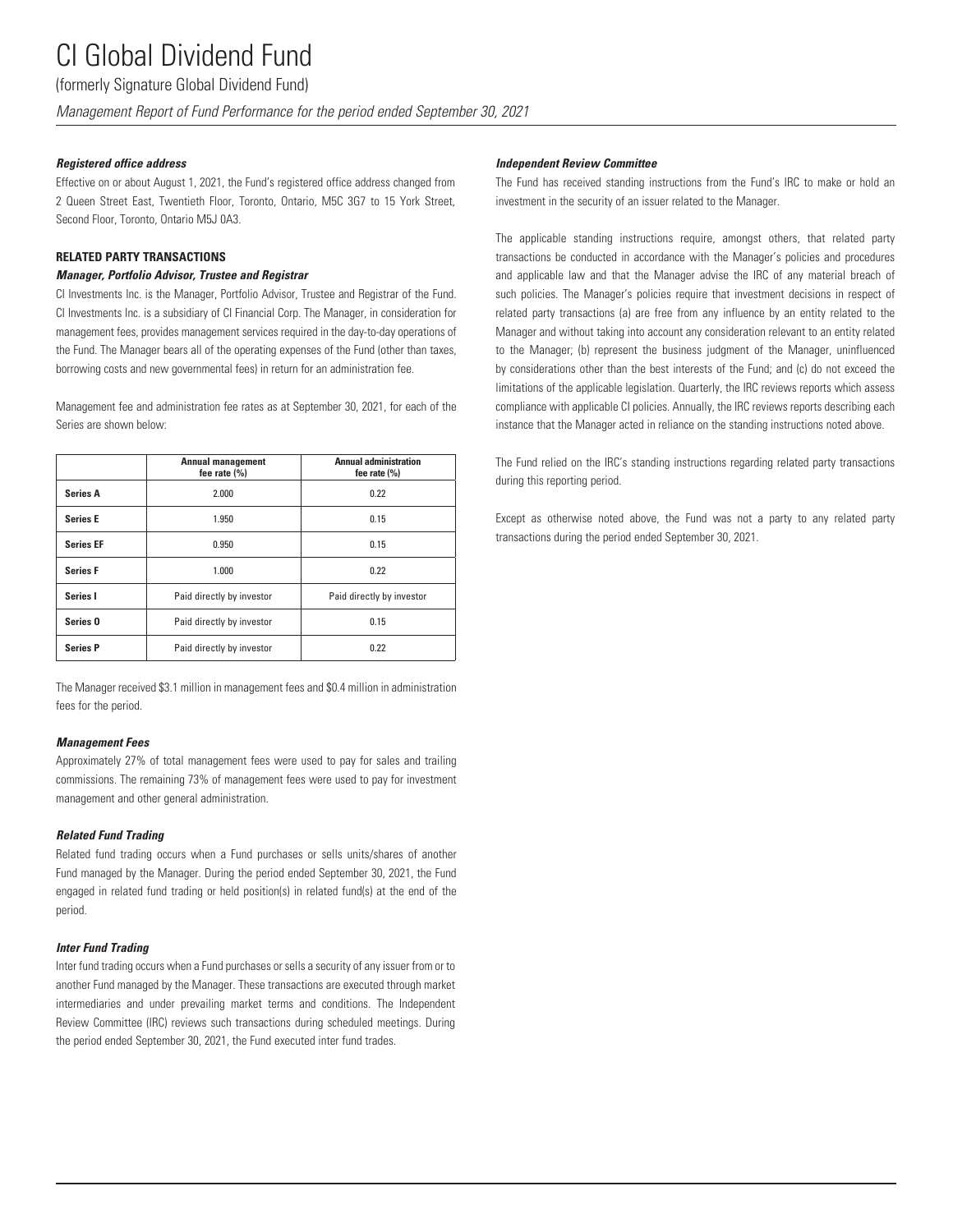(formerly Signature Global Dividend Fund)

*Management Report of Fund Performance for the period ended September 30, 2021*

### **FINANCIAL HIGHLIGHTS**

The following tables show selected key financial information about the Fund and are intended to help you understand the Fund's financial performance for the past six periods, as applicable.

| Net Assets per Unit (\$) <sup>(1)(2)(4)*</sup><br>Net assets at<br>the beginning<br>of period <sup>(2)</sup> |                                              | Increase (decrease) from operations: |                                                         |                                                       |                                           |                                                                                    | <b>Distributions:</b>                                              |                         |                                |                                                 |                    |                                                                                |
|--------------------------------------------------------------------------------------------------------------|----------------------------------------------|--------------------------------------|---------------------------------------------------------|-------------------------------------------------------|-------------------------------------------|------------------------------------------------------------------------------------|--------------------------------------------------------------------|-------------------------|--------------------------------|-------------------------------------------------|--------------------|--------------------------------------------------------------------------------|
|                                                                                                              |                                              | Total<br>revenue<br>\$               | Total<br>expenses<br>(excluding<br>distributions)<br>\$ | Realized<br>gains<br>(losses) for<br>the period<br>\$ | gains<br>(losses) for<br>the period<br>\$ | Unrealized Total increase<br>(decrease)<br>from<br>operations <sup>(2)</sup><br>\$ | From net<br>investment<br>income<br>(excluding<br>dividends)<br>\$ | From<br>dividends<br>\$ | From<br>capital<br>gains<br>\$ | Return of capital distributions <sup>2,39</sup> | <b>Total</b><br>\$ | <b>Net assets</b><br>at the end of<br>the period<br>shown <sup>(2)</sup><br>\$ |
|                                                                                                              | \$                                           |                                      |                                                         |                                                       |                                           |                                                                                    |                                                                    |                         |                                | \$                                              |                    |                                                                                |
| <b>Series A</b>                                                                                              |                                              |                                      |                                                         |                                                       |                                           |                                                                                    |                                                                    |                         |                                |                                                 |                    |                                                                                |
|                                                                                                              | Commencement of operations December 20, 2012 |                                      |                                                         |                                                       |                                           |                                                                                    |                                                                    |                         |                                |                                                 |                    |                                                                                |
| Sept. 30, 2021                                                                                               | 17.70                                        | 0.31                                 | (0.23)                                                  | 1.14                                                  | (0.21)                                    | 1.01                                                                               | (0.10)                                                             | (0.02)                  |                                | $\overline{a}$                                  | (0.12)             | 18.57                                                                          |
| Mar. 31, 2021                                                                                                | 13.28                                        | 0.44                                 | (0.38)                                                  | 0.24                                                  | 4.38                                      | 4.68                                                                               | (0.06)                                                             | (0.01)                  | L,                             | (0.19)                                          | (0.26)             | 17.70                                                                          |
| Mar. 31, 2020                                                                                                | 15.84                                        | 0.61                                 | (0.40)                                                  | 0.28                                                  | (3.03)                                    | (2.54)                                                                             | (0.09)                                                             | (0.01)                  | $\overline{a}$                 | (0.16)                                          | (0.26)             | 13.28                                                                          |
| Mar. 31, 2019                                                                                                | 15.63                                        | 0.41                                 | (0.38)                                                  | 0.40                                                  | (0.08)                                    | 0.35                                                                               | (0.15)                                                             | (0.01)                  | $\overline{\phantom{a}}$       | (0.09)                                          | (0.25)             | 15.84                                                                          |
| Mar. 31, 2018                                                                                                | 15.73                                        | 0.41                                 | (0.39)                                                  | 1.00                                                  | (0.42)                                    | 0.60                                                                               | (0.10)                                                             | (0.01)                  | (0.63)                         | $\frac{1}{2}$                                   | (0.74)             | 15.63                                                                          |
| Mar. 31, 2017                                                                                                | 13.77                                        | 0.38                                 | (0.36)                                                  | 1.00                                                  | 1.24                                      | 2.26                                                                               | (0.04)                                                             | (0.05)                  | (0.11)                         | (0.06)                                          | (0.26)             | 15.73                                                                          |
| Series E                                                                                                     |                                              |                                      |                                                         |                                                       |                                           |                                                                                    |                                                                    |                         |                                |                                                 |                    |                                                                                |
|                                                                                                              | Commencement of operations December 20, 2012 |                                      |                                                         |                                                       |                                           |                                                                                    |                                                                    |                         |                                |                                                 |                    |                                                                                |
| Sept. 30, 2021                                                                                               | 17.52                                        | 0.32                                 | (0.21)                                                  | 1.13                                                  | (0.20)                                    | 1.04                                                                               | (0.10)                                                             | (0.02)                  |                                |                                                 | (0.12)             | 18.39                                                                          |
| Mar. 31, 2021                                                                                                | 13.14                                        | 0.46                                 | (0.35)                                                  | 0.22                                                  | 4.39                                      | 4.72                                                                               | (0.07)                                                             | (0.01)                  |                                | (0.19)                                          | (0.27)             | 17.52                                                                          |
| Mar. 31, 2020                                                                                                | 15.66                                        | 0.68                                 | (0.37)                                                  | 0.30                                                  | (2.72)                                    | (2.11)                                                                             | (0.10)                                                             | (0.01)                  | $\overline{a}$                 | (0.16)                                          | (0.27)             | 13.14                                                                          |
| Mar. 31, 2019                                                                                                | 15.44                                        | 0.43                                 | (0.35)                                                  | 0.36                                                  | 0.06                                      | 0.50                                                                               | (0.16)                                                             | (0.01)                  | $\overline{\phantom{a}}$       | (0.10)                                          | (0.27)             | 15.66                                                                          |
| Mar. 31, 2018                                                                                                | 15.53                                        | 0.43                                 | (0.36)                                                  | 1.00                                                  | (0.38)                                    | 0.69                                                                               | (0.11)                                                             | (0.01)                  | (0.62)                         | $\overline{\phantom{a}}$                        | (0.74)             | 15.44                                                                          |
| Mar. 31, 2017                                                                                                | 13.59                                        | 0.41                                 | (0.33)                                                  | 1.07                                                  | 1.07                                      | 2.22                                                                               | (0.05)                                                             | (0.05)                  | (0.11)                         | (0.06)                                          | (0.27)             | 15.53                                                                          |
| <b>Series EF</b>                                                                                             |                                              |                                      |                                                         |                                                       |                                           |                                                                                    |                                                                    |                         |                                |                                                 |                    |                                                                                |
|                                                                                                              | Commencement of operations August 04, 2015   |                                      |                                                         |                                                       |                                           |                                                                                    |                                                                    |                         |                                |                                                 |                    |                                                                                |
| Sept. 30, 2021                                                                                               | 11.22                                        | 0.20                                 | (0.07)                                                  | 0.72                                                  | (0.14)                                    | 0.71                                                                               | (0.11)                                                             | (0.02)                  |                                |                                                 | (0.13)             | 11.79                                                                          |
| Mar. 31, 2021                                                                                                | 8.41                                         | 0.28                                 | (0.12)                                                  | 0.10                                                  | 2.85                                      | 3.11                                                                               | (0.09)                                                             | (0.02)                  | $\overline{a}$                 | (0.17)                                          | (0.28)             | 11.22                                                                          |
| Mar. 31, 2020                                                                                                | 10.01                                        | 0.45                                 | (0.12)                                                  | 0.20                                                  | (1.57)                                    | (1.04)                                                                             | (0.13)                                                             | (0.01)                  | $\overline{a}$                 | (0.14)                                          | (0.28)             | 8.41                                                                           |
| Mar. 31, 2019                                                                                                | 9.87                                         | 0.27                                 | (0.12)                                                  | 0.23                                                  | (0.07)                                    | 0.31                                                                               | (0.15)                                                             | (0.01)                  | $\overline{\phantom{a}}$       | (0.12)                                          | (0.28)             | 10.01                                                                          |
| Mar. 31, 2018                                                                                                | 9.92                                         | 0.26                                 | (0.12)                                                  | 0.63                                                  | (0.25)                                    | 0.52                                                                               | (0.13)                                                             | (0.01)                  | (0.44)                         |                                                 | (0.58)             | 9.87                                                                           |
| Mar. 31, 2017                                                                                                | 8.67                                         | 0.25                                 | (0.11)                                                  | 0.95                                                  | 0.52                                      | 1.61                                                                               | (0.06)                                                             | (0.07)                  | (0.10)                         | (0.06)                                          | (0.29)             | 9.92                                                                           |
| <b>Series F</b>                                                                                              |                                              |                                      |                                                         |                                                       |                                           |                                                                                    |                                                                    |                         |                                |                                                 |                    |                                                                                |
|                                                                                                              | Commencement of operations December 20, 2012 |                                      |                                                         |                                                       |                                           |                                                                                    |                                                                    |                         |                                |                                                 |                    |                                                                                |
| Sept. 30, 2021                                                                                               | 18.30                                        | 0.32                                 | (0.13)                                                  | 1.17                                                  | (0.23)                                    | 1.13                                                                               | (0.14)                                                             | (0.03)                  |                                |                                                 | (0.17)             | 19.26                                                                          |
| Mar. 31, 2021                                                                                                | 13.67                                        | 0.46                                 | (0.22)                                                  | 0.26                                                  | 4.53                                      | 5.03                                                                               | (0.12)                                                             | (0.03)                  |                                | (0.23)                                          | (0.38)             | 18.30                                                                          |
| Mar. 31, 2020                                                                                                | 16.21                                        | 0.64                                 | (0.22)                                                  | 0.29                                                  | (3.03)                                    | (2.32)                                                                             | (0.18)                                                             | (0.02)                  | $\overline{\phantom{a}}$       | (0.18)                                          | (0.38)             | 13.67                                                                          |
| Mar. 31, 2019                                                                                                | 15.93                                        | 0.42                                 | (0.21)                                                  | 0.38                                                  | (0.05)                                    | 0.54                                                                               | (0.21)                                                             | (0.02)                  |                                | (0.15)                                          | (0.38)             | 16.21                                                                          |
| Mar. 31, 2018                                                                                                | 15.96                                        | 0.41                                 | (0.21)                                                  | 1.02                                                  | (0.43)                                    | 0.79                                                                               | (0.19)                                                             | (0.01)                  | (0.66)                         | ÷,                                              | (0.86)             | 15.93                                                                          |
| Mar. 31, 2017                                                                                                | 13.91                                        | 0.39                                 | (0.20)                                                  | 1.01                                                  | 1.15                                      | 2.35                                                                               | (0.08)                                                             | (0.10)                  | (0.13)                         | (0.07)                                          | (0.38)             | 15.96                                                                          |
| Series I                                                                                                     |                                              |                                      |                                                         |                                                       |                                           |                                                                                    |                                                                    |                         |                                |                                                 |                    |                                                                                |
| Commencement of operations July 30, 2013                                                                     |                                              |                                      |                                                         |                                                       |                                           |                                                                                    |                                                                    |                         |                                |                                                 |                    |                                                                                |
| Sept. 30, 2021                                                                                               | 16.06                                        | 0.27                                 |                                                         | 1.03                                                  | (0.19)                                    | 1.11                                                                               | (0.19)                                                             | (0.04)                  |                                |                                                 | (0.23)             | 16.94                                                                          |
| Mar. 31, 2021                                                                                                | 11.98                                        | 0.39                                 |                                                         | 0.16                                                  | 4.12                                      | 4.67                                                                               | (0.25)                                                             | (0.05)                  |                                | (0.19)                                          | (0.49)             | 16.06                                                                          |
| Mar. 31, 2020                                                                                                | 14.17                                        | 0.53                                 | $\overline{\phantom{a}}$                                | 0.25                                                  | (2.73)                                    | (1.95)                                                                             | (0.29)                                                             | (0.03)                  | $\overline{\phantom{a}}$       | (0.16)                                          | (0.48)             | 11.98                                                                          |
| Mar. 31, 2019                                                                                                | 13.90                                        | 0.37                                 |                                                         | 0.31                                                  | (0.01)                                    | 0.67                                                                               | (0.28)                                                             | (0.02)                  |                                | (0.21)                                          | (0.51)             | 14.17                                                                          |
| Mar. 31, 2018                                                                                                | 13.91                                        | 0.36                                 |                                                         | 0.89                                                  | (0.36)                                    | 0.89                                                                               | (0.27)                                                             | (0.02)                  | (0.63)                         | $\overline{\phantom{a}}$                        | (0.92)             | 13.90                                                                          |
| Mar. 31, 2017                                                                                                | 12.12                                        | 0.38                                 | $\overline{\phantom{a}}$                                | 1.17                                                  | 0.28                                      | 1.83                                                                               | (0.12)                                                             | (0.14)                  | (0.16)                         | (0.09)                                          | (0.51)             | 13.91                                                                          |
| Series <sub>0</sub>                                                                                          |                                              |                                      |                                                         |                                                       |                                           |                                                                                    |                                                                    |                         |                                |                                                 |                    |                                                                                |
|                                                                                                              | Commencement of operations December 20, 2012 |                                      |                                                         |                                                       |                                           |                                                                                    |                                                                    |                         |                                |                                                 |                    |                                                                                |
| Sept. 30, 2021                                                                                               | 18.77                                        | 0.32                                 | (0.02)                                                  | 1.24                                                  | (0.20)                                    | 1.34                                                                               | (0.20)                                                             | (0.04)                  |                                |                                                 | (0.24)             | 19.81                                                                          |
| Mar. 31, 2021                                                                                                | 13.96                                        | 0.45                                 | (0.03)                                                  | 0.24                                                  | 4.68                                      | 5.34                                                                               | (0.25)                                                             | (0.05)                  |                                | (0.20)                                          | (0.50)             | 18.77                                                                          |
| Mar. 31, 2020                                                                                                | 16.49                                        | 0.68                                 | (0.03)                                                  | 0.32                                                  | (2.90)                                    | (1.93)                                                                             | (0.30)                                                             | (0.03)                  |                                | (0.17)                                          | (0.50)             | 13.96                                                                          |
| Mar. 31, 2019                                                                                                | 16.13                                        | 0.42                                 | (0.03)                                                  | 0.36                                                  | 0.05                                      | 0.80                                                                               | (0.29)                                                             | (0.03)                  | $\overline{\phantom{a}}$       | (0.20)                                          | (0.52)             | 16.49                                                                          |
| Mar. 31, 2018                                                                                                | 16.11                                        | 0.42                                 | (0.03)                                                  | 1.04                                                  | (0.39)                                    | 1.04                                                                               | (0.28)                                                             | (0.02)                  | (0.70)                         | $\overline{\phantom{a}}$                        | (1.00)             | 16.13                                                                          |
| Mar. 31, 2017                                                                                                | 14.00                                        | 0.39                                 | (0.02)                                                  | 1.20                                                  | 1.03                                      | 2.60                                                                               | (0.12)                                                             | (0.14)                  | (0.16)                         | (0.09)                                          | (0.51)             | 16.11                                                                          |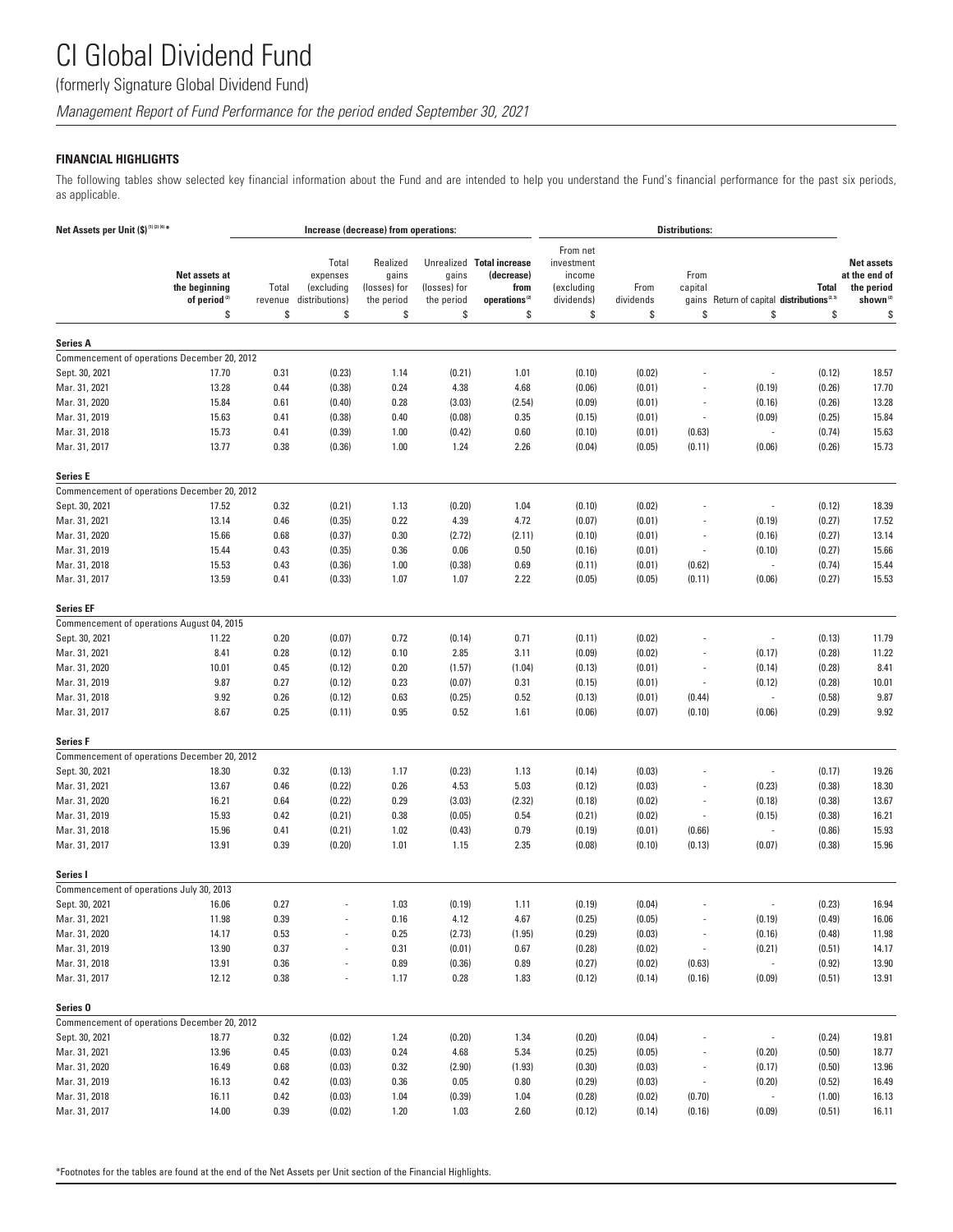(formerly Signature Global Dividend Fund)

*Management Report of Fund Performance for the period ended September 30, 2021*

### **FINANCIAL HIGHLIGHTS (cont'd)**

| Net Assets per Unit (\$) (1) (2) (4)    |                                                            |                  |                                                   | Increase (decrease) from operations:            |                                     |                                                                              | <b>Distributions:</b>                                               |                   |                 |                                                       |              |                                                                       |
|-----------------------------------------|------------------------------------------------------------|------------------|---------------------------------------------------|-------------------------------------------------|-------------------------------------|------------------------------------------------------------------------------|---------------------------------------------------------------------|-------------------|-----------------|-------------------------------------------------------|--------------|-----------------------------------------------------------------------|
|                                         | Net assets at<br>the beginning<br>of period <sup>(2)</sup> | Total<br>revenue | Total<br>expenses<br>(excluding<br>distributions) | Realized<br>qains<br>(losses) for<br>the period | qains<br>(losses) for<br>the period | Unrealized Total increase<br>(decrease)<br>from<br>operations <sup>(2)</sup> | From net<br>investment<br>income<br><i>(excluding</i><br>dividends) | From<br>dividends | From<br>capital | gains Return of capital distributions <sup>2,31</sup> | <b>Total</b> | <b>Net assets</b><br>at the end of<br>the period<br>shown $^{\alpha}$ |
|                                         | S                                                          | S                | S                                                 | \$                                              | s                                   | \$                                                                           | S                                                                   | ъ                 | S               | S                                                     | s            | S                                                                     |
| <b>Series P</b>                         |                                                            |                  |                                                   |                                                 |                                     |                                                                              |                                                                     |                   |                 |                                                       |              |                                                                       |
| Commencement of operations May 01, 2017 |                                                            |                  |                                                   |                                                 |                                     |                                                                              |                                                                     |                   |                 |                                                       |              |                                                                       |
| Sept. 30, 2021                          | 11.17                                                      | 0.19             | (0.01)                                            | 0.70                                            | (0.14)                              | 0.74                                                                         | (0.14)                                                              | (0.03)            |                 |                                                       | (0.17)       | 11.76                                                                 |
| Mar. 31, 2021                           | 8.37                                                       | 0.28             | (0.02)                                            | 0.23                                            | 2.67                                | 3.16                                                                         | (0.16)                                                              | (0.03)            |                 | (0.18)                                                | (0.37)       | 11.17                                                                 |
| Mar. 31, 2020                           | 9.95                                                       | 0.39             | (0.03)                                            | 0.18                                            | (1.99)                              | (1.45)                                                                       | (0.19)                                                              | (0.02)            |                 | (0.15)                                                | (0.36)       | 8.37                                                                  |
| Mar. 31, 2019                           | 9.81                                                       | 0.25             | (0.02)                                            | 0.27                                            | 0.76                                | 1.26                                                                         | (0.20)                                                              | (0.02)            |                 | (0.16)                                                | (0.38)       | 9.95                                                                  |
| Mar. 31, 2018                           | 10.00                                                      | 0.24             | (0.02)                                            | 0.59                                            | (0.30)                              | 0.51                                                                         | (0.15)                                                              | (0.01)            | (0.46)          | $\overline{\phantom{a}}$                              | (0.62)       | 9.81                                                                  |

(1) This information is derived from the Fund's semi-annual and annual financial statements.

(2) Net assets per unit and distributions per unit are based on the actual number of units outstanding for the relevant Series at the relevant time. The increase (decrease) in net assets from operations per unit is based on the weighted average number of units outstanding for the relevant Series over the fiscal period.

(3) Distributions are automatically reinvested in additional units of the Fund.

(4) This information is provided for the period ended September 30, 2021 and the years ended March 31.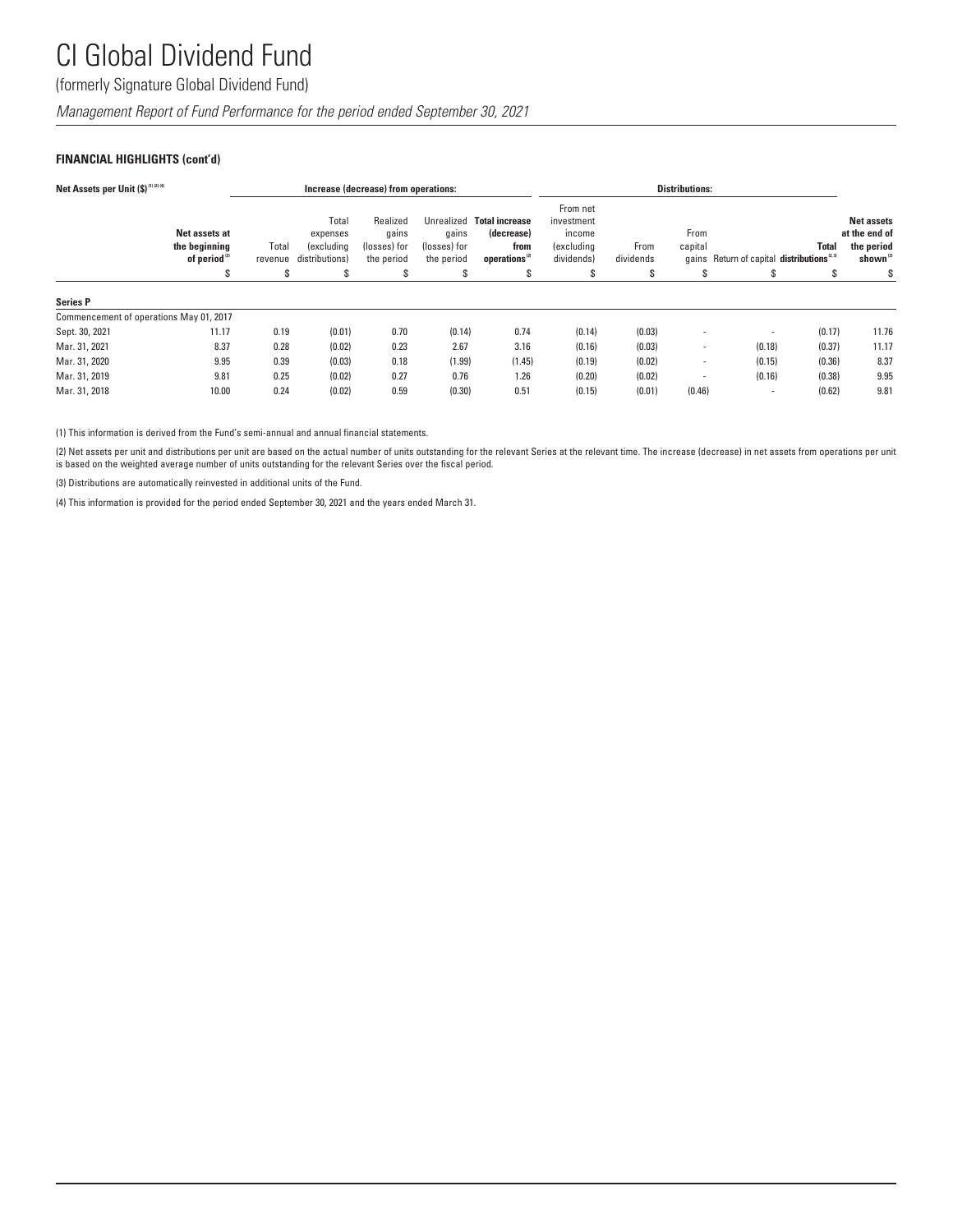### (formerly Signature Global Dividend Fund)

*Management Report of Fund Performance for the period ended September 30, 2021*

### **FINANCIAL HIGHLIGHTS (cont'd)**

### **Ratios and Supplemental Data (1) (5) \***

|                                                            | <b>Total net</b><br>assets <sup>(5)</sup> | Number<br>of units<br>outstanding $^{(5)}$ | Management<br>expense ratio<br>before taxes <sup>(2)</sup> | Harmonized<br>sales tax <sup>(2)</sup> | Management<br>expense ratio<br>after taxes <sup>(2)</sup> | <b>Effective HST</b><br>rate for the | Trading<br>period <sup>(2)</sup> expense ratio <sup>(3)</sup> turnover rate <sup>(4)</sup> | Portfolio      |
|------------------------------------------------------------|-------------------------------------------|--------------------------------------------|------------------------------------------------------------|----------------------------------------|-----------------------------------------------------------|--------------------------------------|--------------------------------------------------------------------------------------------|----------------|
|                                                            | \$000's                                   | 000's                                      | $\%$                                                       | $\%$                                   | $\%$                                                      | %                                    | $\%$                                                                                       | $\%$           |
| <b>Series A</b>                                            |                                           |                                            |                                                            |                                        |                                                           |                                      |                                                                                            |                |
| Commencement of operations December 20, 2012               |                                           |                                            |                                                            |                                        |                                                           |                                      |                                                                                            |                |
| Sept. 30, 2021                                             | 259,377                                   | 13,965                                     | 2.22                                                       | 0.24                                   | 2.46                                                      | 10.90                                | 0.21                                                                                       | 29.89          |
| Mar. 31, 2021                                              | 253,603                                   | 14,327                                     | 2.22                                                       | 0.24                                   | 2.46                                                      | 10.91                                | 0.14                                                                                       | 42.14          |
| Mar. 31, 2020                                              | 236,689                                   | 17,818                                     | 2.22                                                       | 0.24                                   | 2.46                                                      | 10.93                                | 0.19                                                                                       | 77.61          |
| Mar. 31, 2019                                              | 168,825                                   | 10,660                                     | 2.22                                                       | 0.24                                   | 2.46                                                      | 10.92                                | 0.23                                                                                       | 78.94          |
| Mar. 31, 2018                                              | 249,055                                   | 15,930                                     | 2.22                                                       | 0.25                                   | 2.47                                                      | 11.07                                | 0.18                                                                                       | 69.54          |
| Mar. 31, 2017                                              | 322,112                                   | 20,474                                     | 2.22                                                       | 0.25                                   | 2.47                                                      | 11.18                                | 0.14                                                                                       | 71.27          |
| <b>Series E</b>                                            |                                           |                                            |                                                            |                                        |                                                           |                                      |                                                                                            |                |
| Commencement of operations December 20, 2012               |                                           |                                            |                                                            |                                        |                                                           |                                      |                                                                                            |                |
| Sept. 30, 2021                                             | 30,294                                    | 1,647                                      | 2.10                                                       | 0.20                                   | 2.30                                                      | 9.76                                 | 0.21                                                                                       | 29.89          |
| Mar. 31, 2021                                              | 30,038                                    | 1,714                                      | 2.10                                                       | 0.20                                   | 2.30                                                      | 9.64                                 | 0.14                                                                                       | 42.14          |
| Mar. 31, 2020                                              | 29,328                                    | 2,232                                      | 2.10                                                       | 0.20                                   | 2.30                                                      | 9.56                                 | 0.19                                                                                       | 77.61          |
| Mar. 31, 2019                                              | 40,307                                    | 2,575                                      | 2.10                                                       | 0.20                                   | 2.30                                                      | 9.35                                 | 0.23                                                                                       | 78.94          |
| Mar. 31, 2018                                              | 42,357                                    | 2,743                                      | 2.10                                                       | 0.20                                   | 2.30                                                      | 9.68                                 | 0.18                                                                                       | 69.54          |
| Mar. 31, 2017                                              | 27,248                                    | 1,755                                      | 2.10                                                       | 0.20                                   | 2.30                                                      | 9.60                                 | 0.14                                                                                       | 71.27          |
| <b>Series EF</b>                                           |                                           |                                            |                                                            |                                        |                                                           |                                      |                                                                                            |                |
| Commencement of operations August 04, 2015                 |                                           |                                            |                                                            |                                        |                                                           |                                      |                                                                                            |                |
| Sept. 30, 2021                                             | 1,679                                     | 142                                        | 1.10                                                       | 0.11                                   | 1.21                                                      | 10.06                                | 0.21                                                                                       | 29.89          |
| Mar. 31, 2021                                              | 1,459                                     | 130                                        | 1.10                                                       | 0.11                                   | 1.21                                                      | 9.66                                 | 0.14                                                                                       | 42.14          |
| Mar. 31, 2020                                              | 1,636                                     | 195                                        | 1.10                                                       | 0.08                                   | 1.18                                                      | 7.80                                 | 0.19                                                                                       | 77.61          |
| Mar. 31, 2019                                              | 2,998                                     | 300                                        | 1.10                                                       | 0.08                                   | 1.18                                                      | 7.12                                 | 0.23                                                                                       | 78.94          |
| Mar. 31, 2018<br>Mar. 31, 2017                             | 3,988<br>3,838                            | 404<br>387                                 | 1.10<br>1.10                                               | 0.08<br>0.07                           | 1.18<br>1.17                                              | 7.32<br>6.66                         | 0.18<br>0.14                                                                               | 69.54<br>71.27 |
|                                                            |                                           |                                            |                                                            |                                        |                                                           |                                      |                                                                                            |                |
| <b>Series F</b>                                            |                                           |                                            |                                                            |                                        |                                                           |                                      |                                                                                            |                |
| Commencement of operations December 20, 2012               |                                           |                                            |                                                            |                                        |                                                           |                                      |                                                                                            |                |
| Sept. 30, 2021                                             | 29,093                                    | 1,511                                      | 1.22                                                       | 0.13                                   | 1.35                                                      | 10.67                                | 0.21                                                                                       | 29.89          |
| Mar. 31, 2021                                              | 27,420                                    | 1,499                                      | 1.22                                                       | 0.13                                   | 1.35                                                      | 10.47                                | 0.14                                                                                       | 42.14          |
| Mar. 31, 2020                                              | 24,612                                    | 1,801                                      | 1.22                                                       | 0.13                                   | 1.35                                                      | 10.32                                | 0.19                                                                                       | 77.61          |
| Mar. 31, 2019                                              | 20,504                                    | 1,265                                      | 1.22                                                       | 0.12                                   | 1.34                                                      | 9.93                                 | 0.23                                                                                       | 78.94          |
| Mar. 31, 2018                                              | 27,765                                    | 1,743                                      | 1.22                                                       | 0.11                                   | 1.33                                                      | 9.35                                 | 0.18                                                                                       | 69.54          |
| Mar. 31, 2017                                              | 27,203                                    | 1,705                                      | 1.22                                                       | 0.10                                   | 1.32                                                      | 8.57                                 | 0.14                                                                                       | 71.27          |
| Series I                                                   |                                           |                                            |                                                            |                                        |                                                           |                                      |                                                                                            |                |
| Commencement of operations July 30, 2013<br>Sept. 30, 2021 | 446,994                                   | 26,391                                     |                                                            |                                        |                                                           |                                      | 0.21                                                                                       | 29.89          |
| Mar. 31, 2021                                              | 432,796                                   | 26,946                                     |                                                            |                                        |                                                           |                                      | 0.14                                                                                       | 42.14          |
| Mar. 31, 2020                                              | 487,336                                   | 40,692                                     |                                                            |                                        |                                                           |                                      | 0.19                                                                                       | 77.61          |
| Mar. 31, 2019                                              | 380,161                                   | 26,826                                     |                                                            |                                        |                                                           |                                      | 0.23                                                                                       | 78.94          |
| Mar. 31, 2018                                              | 450,613                                   | 32,415                                     |                                                            |                                        |                                                           |                                      | 0.18                                                                                       | 69.54          |
| Mar. 31, 2017                                              | 457,075                                   | 32,857                                     |                                                            |                                        |                                                           |                                      | 0.14                                                                                       | 71.27          |
| Series <sub>0</sub>                                        |                                           |                                            |                                                            |                                        |                                                           |                                      |                                                                                            |                |
| Commencement of operations December 20, 2012               |                                           |                                            |                                                            |                                        |                                                           |                                      |                                                                                            |                |
| Sept. 30, 2021                                             | 29,352                                    | 1,482                                      | 0.15                                                       | 0.01                                   | 0.16                                                      | 9.99                                 | 0.21                                                                                       | 29.89          |
| Mar. 31, 2021                                              | 38,583                                    | 2,056                                      | 0.15                                                       | 0.01                                   | 0.16                                                      | 9.77                                 | 0.14                                                                                       | 42.14          |
| Mar. 31, 2020                                              | 37,456                                    | 2,684                                      | 0.15                                                       | 0.01                                   | 0.16                                                      | 9.90                                 | 0.19                                                                                       | 77.61          |
| Mar. 31, 2019                                              | 49,915                                    | 3,028                                      | 0.15                                                       | 0.01                                   | 0.16                                                      | 9.83                                 | 0.23                                                                                       | 78.94          |
| Mar. 31, 2018                                              | 51,763                                    | 3,208                                      | 0.15                                                       | 0.01                                   | 0.16                                                      | 9.59                                 | 0.18                                                                                       | 69.54          |
| Mar. 31, 2017                                              | 44,523                                    | 2,764                                      | 0.15                                                       | 0.01                                   | 0.16                                                      | 9.72                                 | 0.14                                                                                       | 71.27          |
|                                                            |                                           |                                            |                                                            |                                        |                                                           |                                      |                                                                                            |                |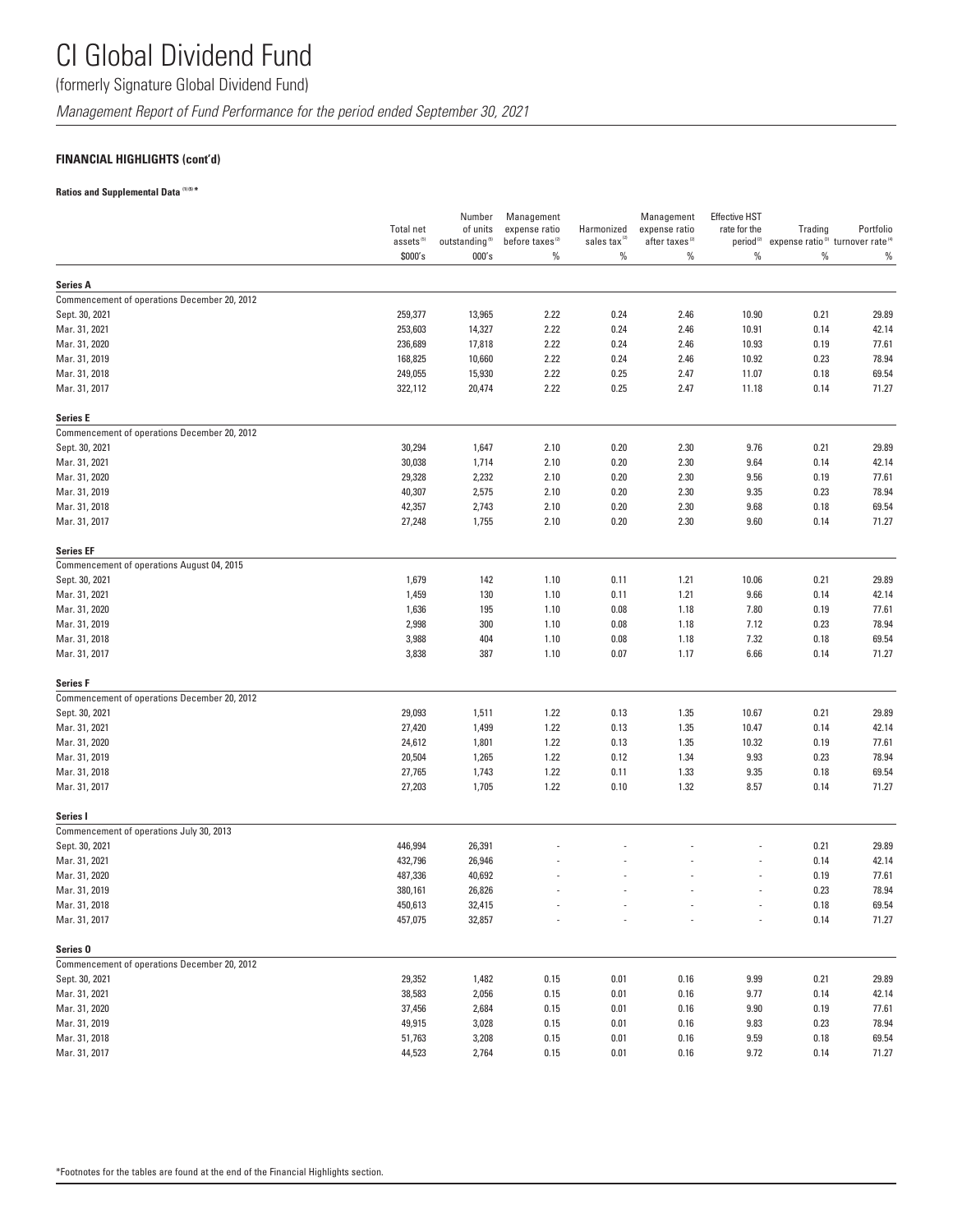### (formerly Signature Global Dividend Fund)

*Management Report of Fund Performance for the period ended September 30, 2021*

#### **FINANCIAL HIGHLIGHTS (cont'd)**

#### **Ratios and Supplemental Data (1) (5)**

|                                         | <b>Total net</b><br>assets <sup>(5)</sup><br>\$000's | Number<br>of units<br>outstanding <sup>(5)</sup><br>000's | Management<br>expense ratio<br>before taxes <sup>(2)</sup><br>% | Harmonized<br>sales tax<br>% | Management<br>expense ratio<br>after taxes <sup>(2)</sup><br>$\%$ | <b>Effective HST</b><br>rate for the<br>period <sup>(2)</sup><br>% | Trading<br>expense ratio <sup>(3)</sup> turnover rate <sup>(4)</sup><br>% | Portfolio<br>$\%$ |
|-----------------------------------------|------------------------------------------------------|-----------------------------------------------------------|-----------------------------------------------------------------|------------------------------|-------------------------------------------------------------------|--------------------------------------------------------------------|---------------------------------------------------------------------------|-------------------|
| <b>Series P</b>                         |                                                      |                                                           |                                                                 |                              |                                                                   |                                                                    |                                                                           |                   |
| Commencement of operations May 01, 2017 |                                                      |                                                           |                                                                 |                              |                                                                   |                                                                    |                                                                           |                   |
| Sept. 30, 2021                          | 3,387                                                | 288                                                       | 0.22                                                            | 0.03                         | 0.25                                                              | 11.80                                                              | 0.21                                                                      | 29.89             |
| Mar. 31, 2021                           | 2,369                                                | 212                                                       | 0.22                                                            | 0.03                         | 0.25                                                              | 11.61                                                              | 0.14                                                                      | 42.14             |
| Mar. 31, 2020                           | 1,766                                                | 211                                                       | 0.22                                                            | 0.03                         | 0.25                                                              | 12.02                                                              | 0.19                                                                      | 77.61             |
| Mar. 31, 2019                           | 1,606                                                | 161                                                       | 0.22                                                            | 0.03                         | 0.25                                                              | 12.06                                                              | 0.23                                                                      | 78.94             |
| Mar. 31, 2018                           | 461                                                  | 47                                                        | 0.22                                                            | 0.03                         | 0.25                                                              | 11.48                                                              | 0.18                                                                      | 69.54             |

(1) This information is derived from the Fund's semi-annual and annual financial statements.

(2) Management expense ratio is calculated based on expenses charged to the Fund (excluding commissions and other portfolio transaction costs) and is expressed as an annualized percentage of daily average net assets for the period, including the Fund's proportionate share of any underlying fund(s) expenses, if applicable. The Effective HST tax rate is calculated using the attribution percentage for each province based on unitholder residency and can be different from 13%.

(3) The trading expense ratio represents total commissions and other portfolio transaction costs expressed as an annualized percentage of daily average net assets during the period, including the Fund's proportionate share of such expenses of any underlying fund(s), if applicable.

(4) The Fund's portfolio turnover rate indicates how actively the Fund's portfolio advisor manages its portfolio investments. A portfolio turnover rate of 100% is equivalent to the Fund buying and selling all of the securities in its portfolio once in the course of the fiscal period. The higher a Fund's portfolio turnover rate in a period, the greater the trading costs payable by the Fund in the period, and the greater the greater chance of an investor receiving taxable capital gains in the period. There is not necessarily a relationship between a higher turnover rate and the performance of a Fund. Portfolio turnover rate is calculated by dividing the lesser of the cost of purchases and the proceeds of sales of portfolio securities for the period, and excluding cash and short-term investments maturing in less than one year, and before assets acquired from a merger, if applicable, by the average of the monthly fair value of investments during the period.

(5) This information is provided for the period ended September 30, 2021 and the years ended March 31.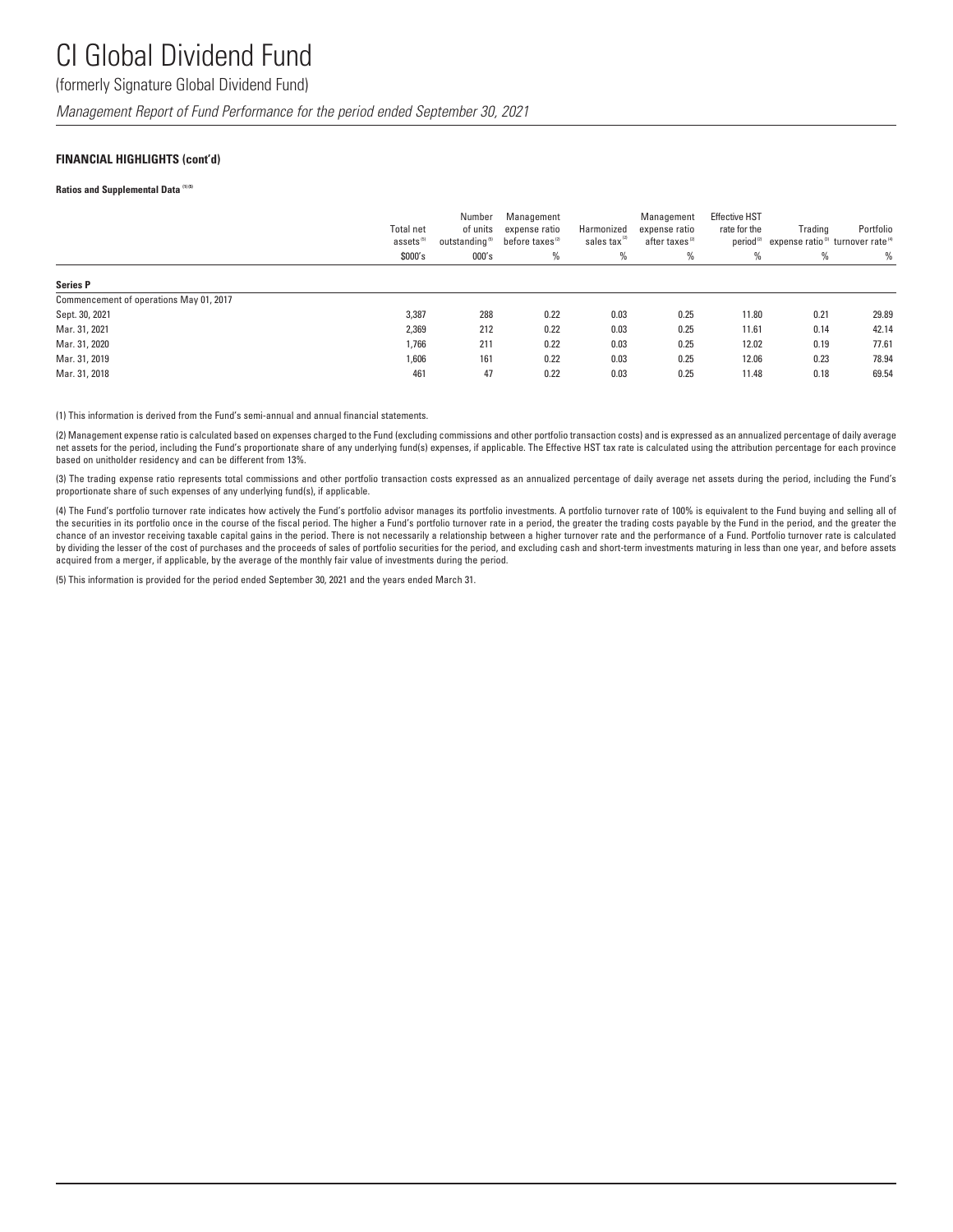### (formerly Signature Global Dividend Fund)

*Management Report of Fund Performance for the period ended September 30, 2021*

#### **PAST PERFORMANCE**

This section describes how the Fund has performed in the past. Remember, past returns do not indicate how the Fund will perform in the future. The information shown assumes that distributions made by the Fund in the periods shown were reinvested in additional units of the relevant Series of the Fund. In addition, the information does not take into account sales, redemption, distribution or other optional charges that would have reduced returns or performance.

#### *Year-by-Year Returns*

The following charts show the Fund's semi-annual and annual performance for each of the periods shown and illustrate how the Fund's performance has changed from period to period. In percentage terms, the charts show how much an investment made on the first day of each financial period would have grown or decreased by the last day of each financial period, except where noted.















1 2013 return is for the period from December 20, 2012 to March 31, 2013.

2 2016 return is for the period from August 4, 2015 to March 31, 2016.

3 2014 return is for the period from July 30, 2013 to March 31, 2014.

4 2018 return is for the period from May 1, 2017 to March 31, 2018.